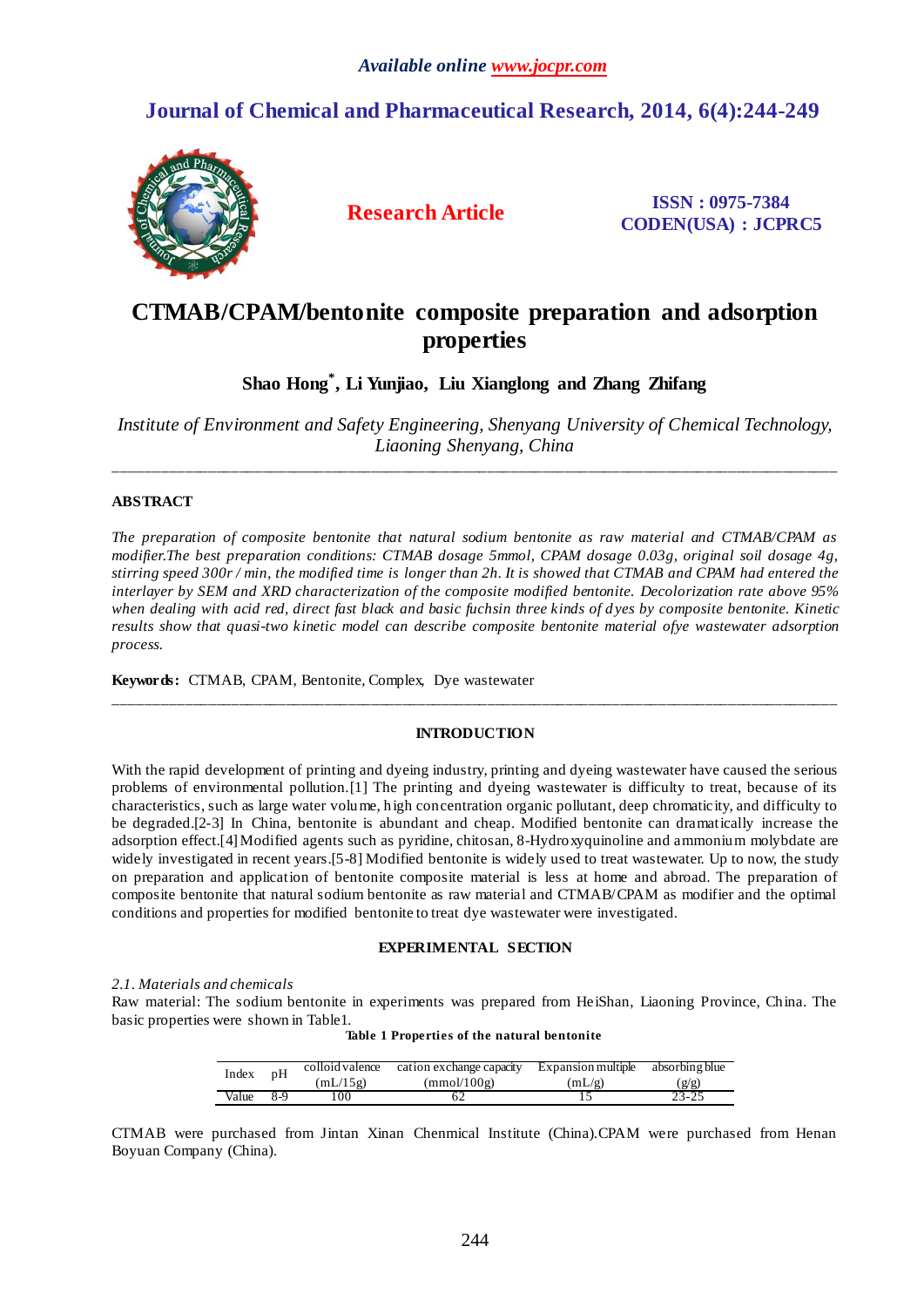## *2.2. Preparation of CTMAB / CPAM / bentonite composite*

To prepare CTMAB / CPAM / bentonite composite, a certain amount of CTMAB and CPAM was placed into 100 mL distilled water in a 250 mL reaction flask. The mixture was heated at 40◦C and stirred for dissolving . After dissolution, a certain amount of Na- bentonite was added into the mixture. The solution was stired, filtered and washed. After that, the product was dried at 105◦C. CTMAB / CPAM / bentonite composite was sieved and 200 mesh size of particles was used for adsorption experiments.

*\_\_\_\_\_\_\_\_\_\_\_\_\_\_\_\_\_\_\_\_\_\_\_\_\_\_\_\_\_\_\_\_\_\_\_\_\_\_\_\_\_\_\_\_\_\_\_\_\_\_\_\_\_\_\_\_\_\_\_\_\_\_\_\_\_\_\_\_\_\_\_\_\_\_\_\_\_\_*

### *2.3 Adsorption experiments of Dye wastewater*

A certain amount of CTMAB / CPAM / bentonite composite was placed into 100 mL simulated dye wastewater in a 250 mL reaction flask.After stirred and settled, measure the absorbance of the upper clear liquid and calculate the decolorization rate(η).

$$
\eta = \frac{A\text{o} - A\text{e}}{A\text{o}} \times 100\% \tag{1}
$$

η- the decolorization rate, Ao- the absorbance of simulated dye wastewater, Ae- the absorbance of the upper clear liquid.

## **RESULTS AND DISCUSSION**

### *3.1. Optimal conditions of CTMAB / CPAM / bentonite composite preparation*

### *3.1.1 Influence of CTMAB dosage on decolorization rate*

Under the conditions of CPAM dosage 0.03g, Na- bentonite dosage 6g, stirring speed 250r / min and the contact time 3h, the influence of different CTMAB dosage on adsorption effect was shown in Fig.1.



**Fig.1 Influence of CTMAB dosage on decolorization rate**

The decolorization rate increased with an increase in the CTMAB dosage up to 5mmol. When the CTMAB dosage was more than 5mmol, the decolorization rate was tending towards stability.When the CTMAB dosage was 5mmol, the amount of modifier achieved maximum cation exchange capacity of Na- bentonite and the best effect of treatment reached 66.08%.[9]

### *3.1.2 Influence of CPAM dosage on decolorization rate*

Under the conditions of 3.1.1 , the conditions of CTMAB dosage changed 5mmol, the influence of different CPAM dosage on adsorption effect was shown in Fig.2

The decolorization rate increased with an increase in the CPAM dosage up to 0.03g. When the CPAM dosage was more than 0.03g, the decolorization rate decreased. Because of the high molecular weight and long carbon chains, the excess CPAM wrapped Na- Bentonite molecules and reduced the adsorption effect. When the CPAM dosage was 0.03g, the best effect of treatment reached 67.86%.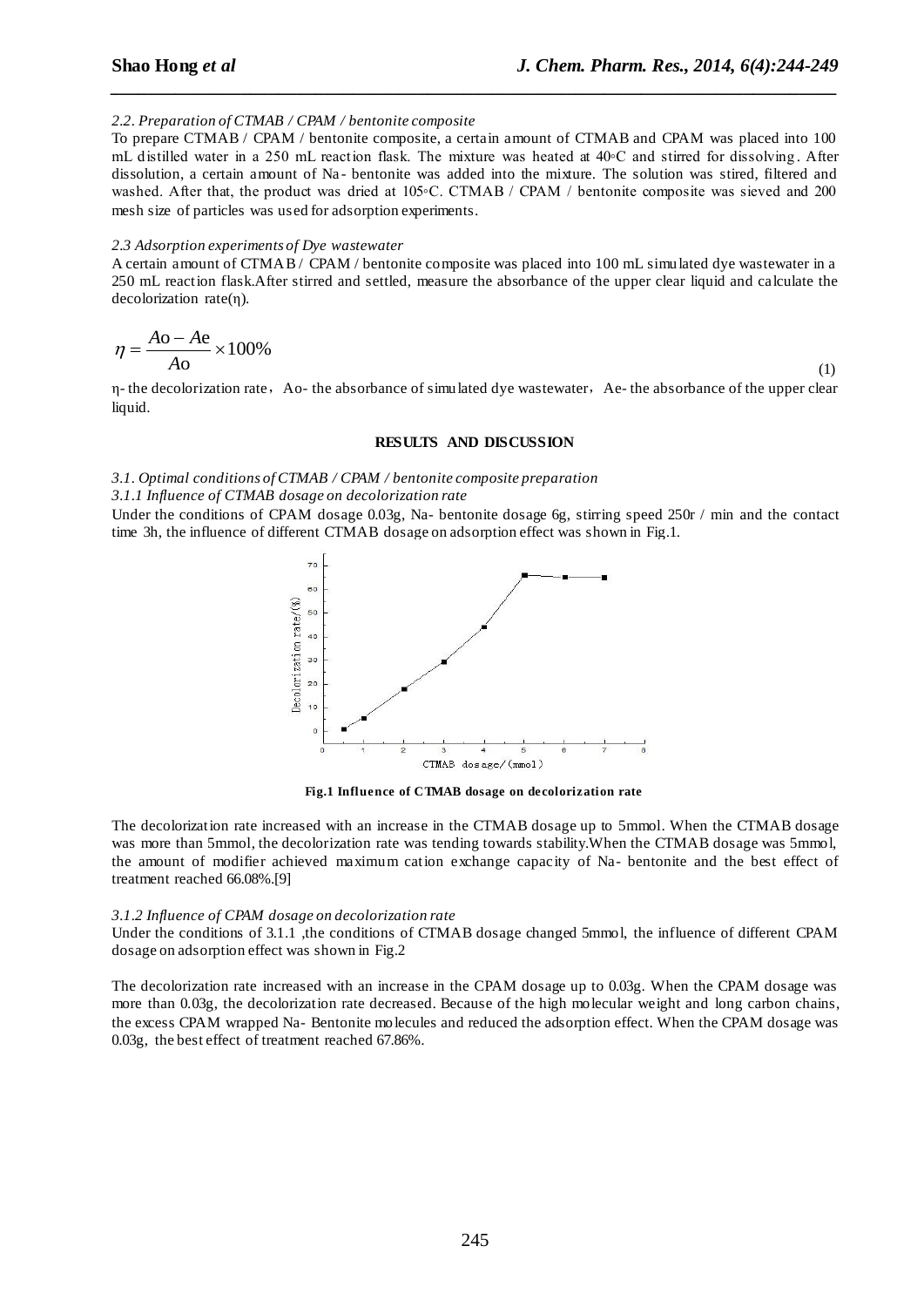

*\_\_\_\_\_\_\_\_\_\_\_\_\_\_\_\_\_\_\_\_\_\_\_\_\_\_\_\_\_\_\_\_\_\_\_\_\_\_\_\_\_\_\_\_\_\_\_\_\_\_\_\_\_\_\_\_\_\_\_\_\_\_\_\_\_\_\_\_\_\_\_\_\_\_\_\_\_\_*

**Fig.2 Influence of CPAM dosage on decolorization rate**





**Fig.3 Influence of Na-bentonite dosage on decolorization rate**

The decolorization rate increased with an increase in the Na-bentonite up to 4g. When the Na-bentonite dosage was more than 4g, the decolorization rate was decreased. With the increase of the amount of Na -bentonite, compound intercalation agent gradually got into the bentonite interlayer until achieved maximum cation exchange capacity of Na- bentonite.If Na-bentonite dosage was too much, the modified was incomplete. [10]

#### *3.1.4 Influence of contact time on decolorization rate*

Under the conditions of 3.1.3, Na- bentonite dosage changed 4g, the influence of different contact time on adsorption effect was shown in Fig.4



**Fig.4 Influence of contact time on decolorization rate**

The decolorization rate increased with an increase in the contact time up to 2h. When the contact time was more than 2h, the decolorization rate was tending towards stability .If modification time were short, the modified was incomplete. With increasing time, bentonite was modified completely and achieved dynamic balance, so the decolorization rate remained basically unchanged.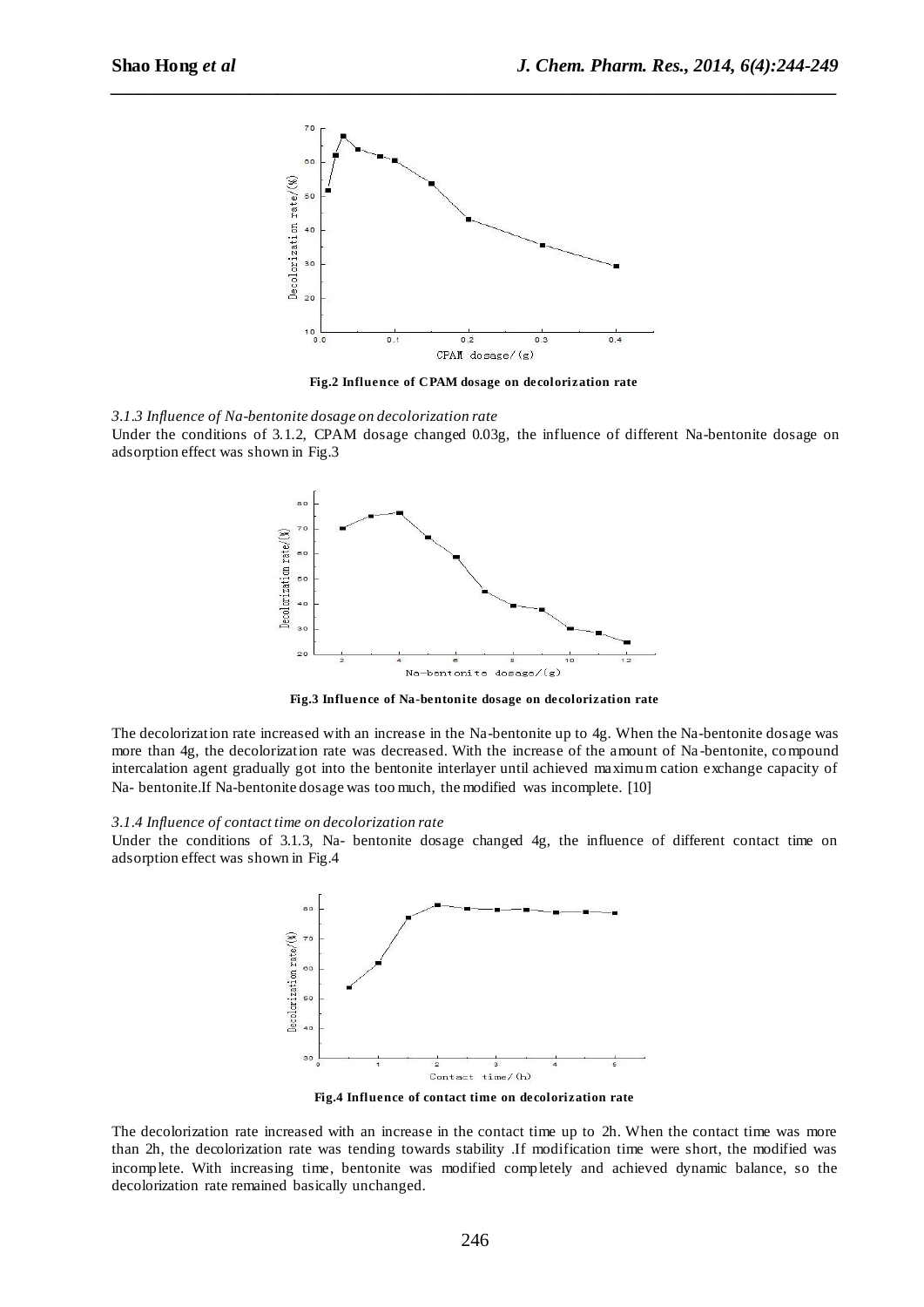*3.1.5 Influence of stirring speed on decolorization rate*

Under the conditions of 3.1.4, contact time changed 2h, the influence of different stirring speed on adsorption effect was shown in Fig.5.

*\_\_\_\_\_\_\_\_\_\_\_\_\_\_\_\_\_\_\_\_\_\_\_\_\_\_\_\_\_\_\_\_\_\_\_\_\_\_\_\_\_\_\_\_\_\_\_\_\_\_\_\_\_\_\_\_\_\_\_\_\_\_\_\_\_\_\_\_\_\_\_\_\_\_\_\_\_\_*



**Fig.5 Influence of stirring speed on decolorization rate**

The decolorization rate increased with an increase in the stirring speed up to 300r/min. When the stirring speed was more than 300r/min, the decolorization rate was decreased. The enough stirring rate was needed to make the complex bentonite intercalation agent to fully function in solution. Under stirring speed 300r / min, bentonite was modified completely and results of decolorization were good. Increase of stirring rate could make the modifier desorption and reduced the treatment effect.

#### *3.2 Optimal conditions of the treatment of dye wasterwater*

*3.2.1 Influence of composite bentonite dosage on decolorization rate*

Under the conditions of stirring speed  $200r / min$ , stirring time 1h and dye wastewater concentration 1000mg/L, the influence of different composite bentonite dosage on decolorization rate of acid red, direct fast black and basic fuchsin was shown in Fig.6.



**Fig.6 Influence of composite bentonite dosage on decolorization rate**

According figure showed the optimum composite bentonite dosage of treatment of acid scarlet was 0.35g, the optimum composite bentonite dosage of treatment of direct fast black was 0.18g, the optimum composite bentonite dosage of treatment of basic fuchsin was 0.3g.

#### *3.2.2 Influence of stirring speed on decolorization rate*

Under the conditions of 3.2.1,composite bentonite dosage changed 0.35g,0.18g,0.3g, the influence of different stirring speed on decolorization rate of acid red, direct fast black and basic fuchsin was shown in Fig.7.

When the stirring speed is  $200~250r/\text{min}$ , 3 kinds of dye wastewater decolorization rate were higher. This was because with the increase of stirring speed, the adsorption of dye particles was sufficient and appropriate stirring speed provided the adsorption process of composite bentonite necessary of mass transfer conditions. Unde the optimal rate of stirring, modified bentonite and dye molecules contacted fully and formed floc sedimentation. After precipitation, the dye molecules were removed. [11-12]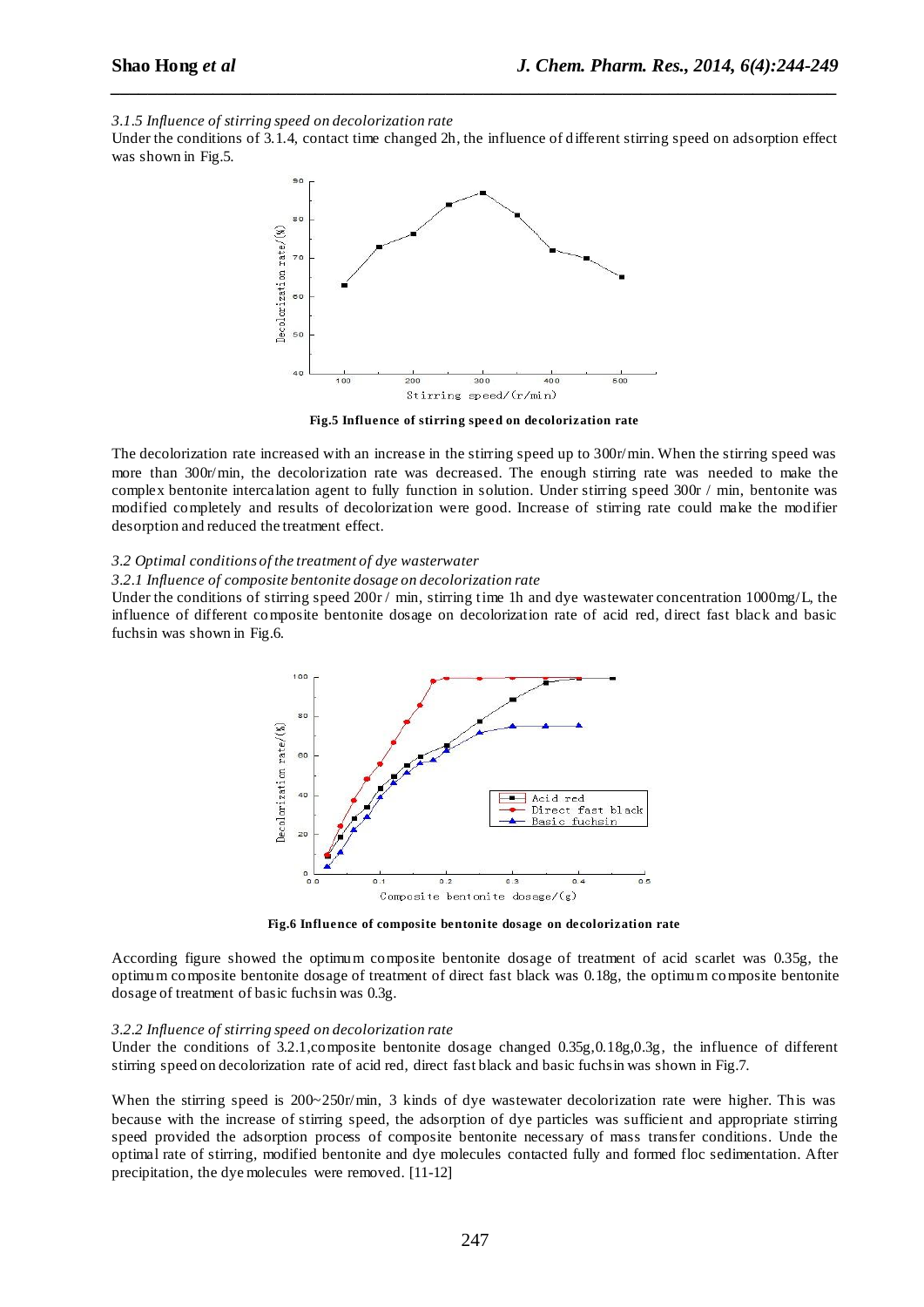

*\_\_\_\_\_\_\_\_\_\_\_\_\_\_\_\_\_\_\_\_\_\_\_\_\_\_\_\_\_\_\_\_\_\_\_\_\_\_\_\_\_\_\_\_\_\_\_\_\_\_\_\_\_\_\_\_\_\_\_\_\_\_\_\_\_\_\_\_\_\_\_\_\_\_\_\_\_\_*

**Fig.7 Influence of stirring speed on decolorization rate**

*3.2.3 Influence of stirring time on decolorization rate*

Under the conditions of 3.2.2, stirring speed changed 250r/min, the influence of different stirring time on decolorization rate of acid red, direct fast black and basic fuchsin was shown in Fig.8.



**Fig.8 Influence of stirring time on decolorization rate**

According figure showed the optimum stirring time of treatment of acid scarlet, direct fast black and basic fuchsin was 1.5h.

#### *3.2.4 Influence of pH on decolorization rate*

Under the conditions of 3.2.3, stirring time changed 1.5h, the influence of different pH on decolorization rate of acid red, direct fast black and basic fuchsin was shown in Fig.9.



**Fig.9 Influence of pH on decolorization rate**

Under acidic condition, treatment effect of acid red and direct fast black was better. Under alkaline condition, treatment effect of basic fuchsin was better. Acid red and direct black dye was alkaline. When pH is relatively low, composite bentonite would take lots of positive charge and the electrostatic attra ction was formed between acid scarlet and direct black. Therefore, the decolorization rate was higher.